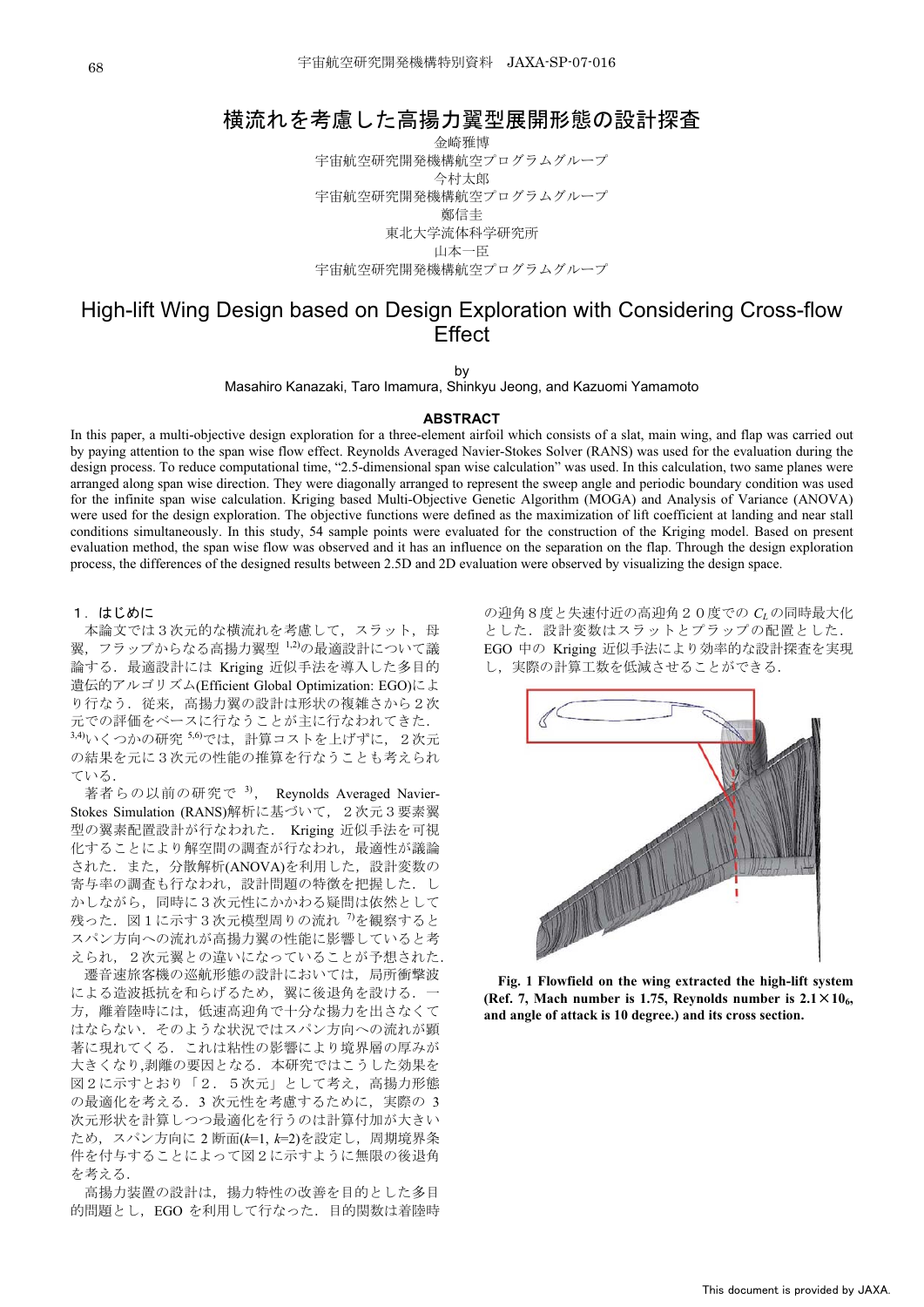

**Fig. 2 Illustration of infinitely swept wing for 2.5D calculation using periodic boundary condition in the consideration of the span wise flow.** 

## 2. 評価手法

Kriging 近似モデルを構築するためのサンプル点の計算は RANS8)にて行なった. 乱流モデルには Spalart-Allmaras モ デル<sup>9</sup>を用いた. また、Roe 法により流束の計算を行ない, MUSCL 法により空間の高次精度化を図った.

図3に無限後退角を考えた格子を示す。後退角効果を考 えた計算は以下の手順で行なう.

- 1) 通常の2次元格子を作成する.
- 2) 同じ格子を2つスパン方向に配置する.
- 3) 定義された後退角を持つようにコード方向にずらす. 4) スパン方向に周期境界条件を与える.

本研究ではマルチブロック法を用い、35のブロックに分 割した. セルの数は約 100,000 である. 後に説明するとお り、本研究では翼素の配置変更を伴うが、配置の移動には 移動格子法<sup>10)</sup>を用いた.



 **(a)** - **(b) Fig. 3 Computational grid: (a) overview, (b) top view.** 

## 3. 設計問題定義

#### 設計変数

翼素の配置パラメータを図4に示す。各パラメータは次 のように変化させた. 設計範囲は実機レベルを考慮した.  $-0.01$  *c*  $\leq O/L_{\text{slat}} \leq 0.01$  *c*  $0.01$   $c \leq$  *gap*<sub>slat</sub>  $\leq 0.04$  *c*  $20.0 \leq \theta_{\text{slat}} \leq 30.0$  (degree)  $-0.01$   $c \leq O/L_{\text{flap}} \leq 0.01$   $c$  $0.01 \text{ } c \leq \text{gap}_{\text{flap}} \leq 0.03 \text{ } c$  $30.0 \leq \theta_{\text{flan}} \leq 40.0$  (degree)

 $c$ は翼素を収納した巡航時のコード長を示す。また、本研 究では、JAXA 高揚力標準模型に準拠して後退角 $\theta_{\text{sween}}$ を 33度とした.

# 目的関数

本研究では2つの目的関数を考える. ひとつは着陸迎角 8度での揚力 CL8 の最大化で、もうひとつは失速付近の迎 角20度での揚力 CL20の最大化とした.



**Fig. 4 Design parameters.** 

# 4. Efficient Global Optimization (EGO)

本研究では MOGA の改良版である多目的遺伝的アルゴ リズム (MOGA)<sup>3)</sup> に基づく最適解探索を Kriging 法による 近似解の上で行う. この設計探査を EGO と呼んでおり, 手順<sup>3,11,12</sup>を図5に示す. はじめに, N個の初期サンプル をラテン方格法<sup>13)</sup>により選択し、RANSによる評価計算を 行い、目的関数分の初期の Kriging モデルを構築する. 次 に、初期のモデルから求まるEI 値の同時最大化を通して,  $m$ 個の追加サンプルを選び, (N+m)個のサンプルにより Kriging モデルを再構築する. このプロセスをサンプルの示 す評価値の改善が小さくなるまで繰り返す。さらに、この プロセスの終了後、設計空間の性質を知るためにデータマ イニングを通した知識獲得を行う. 本研究では分散解析手 法である Functional ANOVA<sup>3)</sup> を適用する.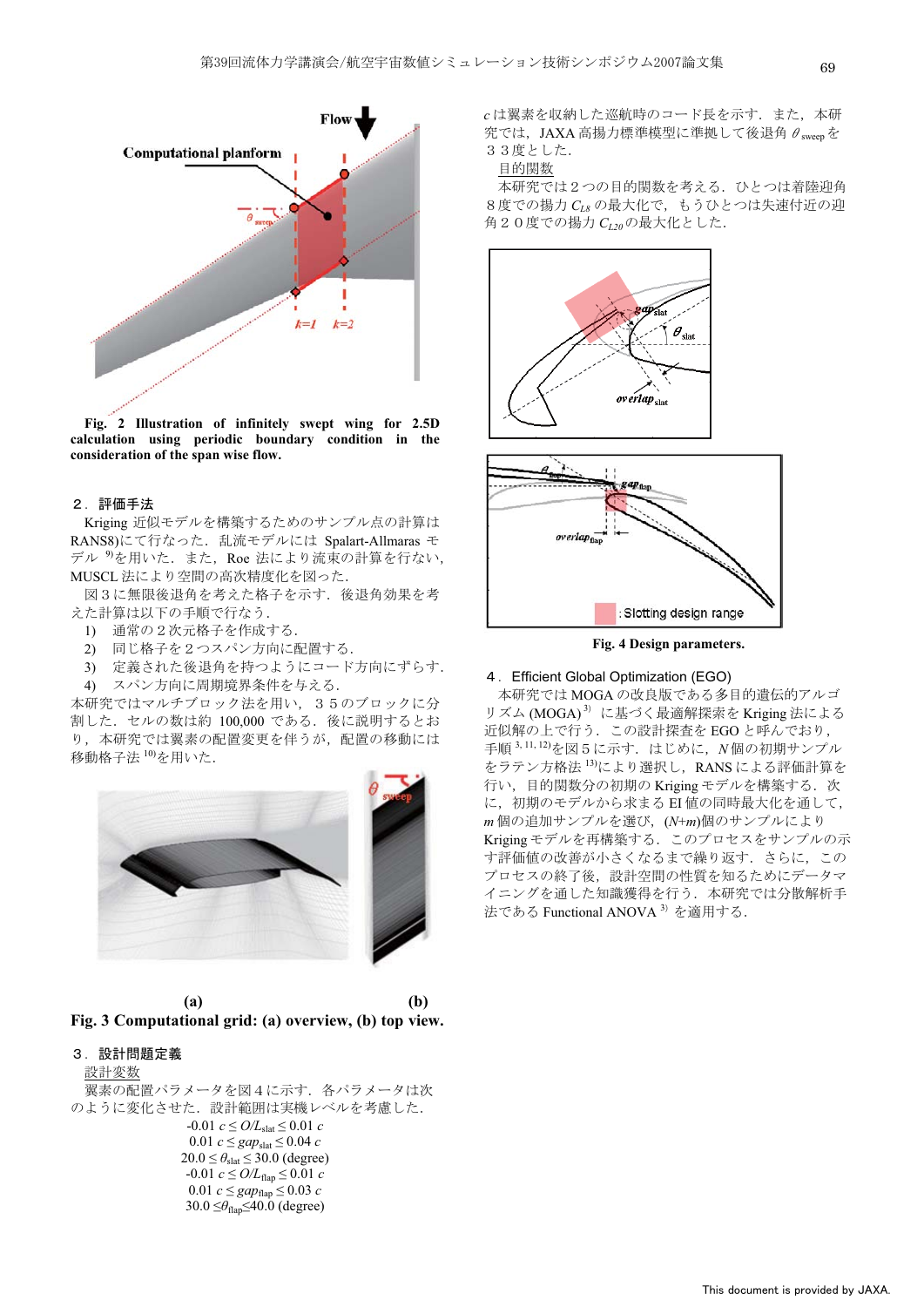

**Fig. 5 Procedure of EGO for multi-objective problem.** 

# 5. 結果

スパン方向の流れを考慮した高揚力翼周りの流れ

図6に本研究における2.5次元効果を考慮した迎角8 度での高揚力翼周りのベースセッティング時に流れを示す. このときの翼素のセッティングパラメータは下記のとおり 㧚ߚߒߣ

# *overlap*<sub>slat</sub>: 0.005 *c overlap*<sub>flap</sub>: 0.01 *c gap*<sub>slat</sub>: 0.0166 *c gap*<sub>flan</sub>: 0.0166*c*  $\theta_{\text{slat}}$ : 25 (degree)  $\theta_{\text{flap}}$ : 35 (degree)

図6(a)から翼表面でスパン方向の流れが発生していること が分かる. また、スパン方向の流れは母翼よりもフラップ のほうが強くなっている。この結果は、3次元計算におけ る結果 (Ref. 7) とも合致しており、主流に対する翼素の角 度が大きいほどスパン方向の流れが強くなることを本計算 で再現できている. 図6(b)には、スパン方向の流れが強い フラップ部分で剥離が起こっている様子が示されている. この図から、スパン方向の流れは境界層厚みを増大させ, 剥離を誘起することがわかる. 図7には本研究における2. 5次元計算における、フラップ舵角の影響に ついて示す. 2次元計算に基づく結果では、フラップ舵角 が45度付近で最大の C<sub>1</sub>を示している. 一方で, 2. 5次 元計算に基づく結果では、フラップ舵角が増加すると Crは 減少している。これは、前述のスパン方向の流れにより、 剥離が進展することにより、大きなフラップ舵角では十分 な CLが得られないことを示している.

図8の(a)と(b)に2. 5次元計算における収束履歴を示す. (a)には残差を、(b)には揚力係数を示している. 残差は5桁 以上落ち、揚力係数では 80,000 ステップ以降振動などは見 られない. これにより、2. 5次元の計算も安定的なもの であり、剥離が存在する中でも周期境界条件を満たしてい ると考えられる.

### EGOにより得られた解空間

図9には EI 値の最大化に基づいて得られた解空間 (C<sub>L8</sub>-CL20) を示す. 初期のサンプルは解空間上で概ね均一であ る一方、追加サンプルは両目的関数を最大化する方向にあ る. この結果は EGO による多目的最適化により、従来の MOGA と同様、非劣解集合を求めることができることを示 している.

# 非劣解集合での解の流れ場

図9に示すように, 2 つの設計を Design1 と2として選 択した. 図10にこの二つの設計とベースセッティングの 比較を示す. Design1 非劣解集合上で二つの目的関数を妥 協する解, Design2 は C<sub>L8</sub>について優秀な解である. 図10 から、スラットギャップが大きくなると、CL20 が大きくな ることが分かる。これはスロット流が増えることにより、 母翼からの剥離を遅くすることができることによるものと 考えられる。一方でフラップの舵角はベースセッティング の35度付近となっており、この付近に最適性を示すパラ メータが存在すると考えられる.

図11にはベースセッティングと選択した2形態につい て、フラップ側からの流れ場を比較したものを示す。図1 1(a)と(b)の流れ場は似たものとなっている. しかしながら, マッハ数のコンターを見ると, Design1 のフラップ前縁で のサクションピークがやや高くなっている。 そのために, 高い  $C_L$ を示しているものと考えられる. 一方,  $C_{L8}$ の高い Design2 のスパン方向の流れは、他のそれと比べ下流で観 察される. 図11(a)-(c)のフラップ舵角はほぼ同じである ことから、C<sub>L</sub> を高めるために適切なフラップギャップと オーバーラップが存在すると考えられる。こうしたことは、 次に述べる Kriging 近似モデルの可視化によっても知るこ とができる.

#### Kriging 近似モデル

Kriging 近似手法を用いた設計探査を行なうために、まず, 実験計画法で選んだ初期の30サンプルをRANSにより 評価した. さらに、非劣解を探査するために, 12回のE Ⅰ値最大問題を解くことにより36個のサンプルが評価さ れた.

図12に2次元と2.5次元評価に基づく CL(l)8 の解空 間プロットを示す。このプロットはフラップ舵角とフラッ プギャップに対する応答となっている。この図を比較する と、2次元評価では最大のフラップ舵角により、最大のCIR が与えられている. 一方で、2.5次元評価に基づくと最 大の C<sub>Is</sub> はフラップ舵角が35~37度で得ることができ ている。この結果は、フラップの舵角はキャンバーの効果 をもたらすが、大きすぎるとスパン方向の流れが誘起する 剥離によって失速することを示している.

図13にフラップオーバーラップとギャップに対する  $C_{L8}$ の応答を示す. この図から,  $C_{L8}$ を最大化するためには オーバーラップは正(母翼と重なり合う)となる方向にあ る必要がある. さらに、ギャップは約 0.02c 以下である必 要があることが分かる.

図14にはスラットのオーバーラップとギャップに対す る  $C_{L20}$ の解空間を示す. 2次元評価に基づく解空間では, オーバーラップに対して感度が見られないのに対し、2. 5次元の評価を行なうと図14(b)のように多峰性のある解 空間となる. この結果は、3次元的にはスラットのスロッ ティングに対するパラメータは最大揚力を高めるのに重要 であることが わかる.

## 分散解析 (ANOVA) による結果

図15と図16には主効果と2変数間の相互作用の割合 について、2次元評価に基づく結果と2.5次元評価に基 づく結果を表す. 図15が C<sub>L(1)8</sub>に対する結果で, 図16は  $C_{L(j)20}$ に対する結果である. 図15から、フラップの舵角 についての主効果が2.5次元評価では2次元評価に比べ て高くなっていることが分かる. これは2次元では Clg 最 大値が舵角の設計範囲外にあるため、影響が小さくなって いるためと考えられる. それに対して、2. 5次元計算で は、CL8 の最大値が設計範囲内にあるために、影響が明確 に見られるようになっている.

図16から, スラット配置の CL20 への効果が 2. 5次元 計算に基づく結果では2次元計算に基づく結果よりも大き くなっている。一般的にスラットは高迎角で母翼の剥離を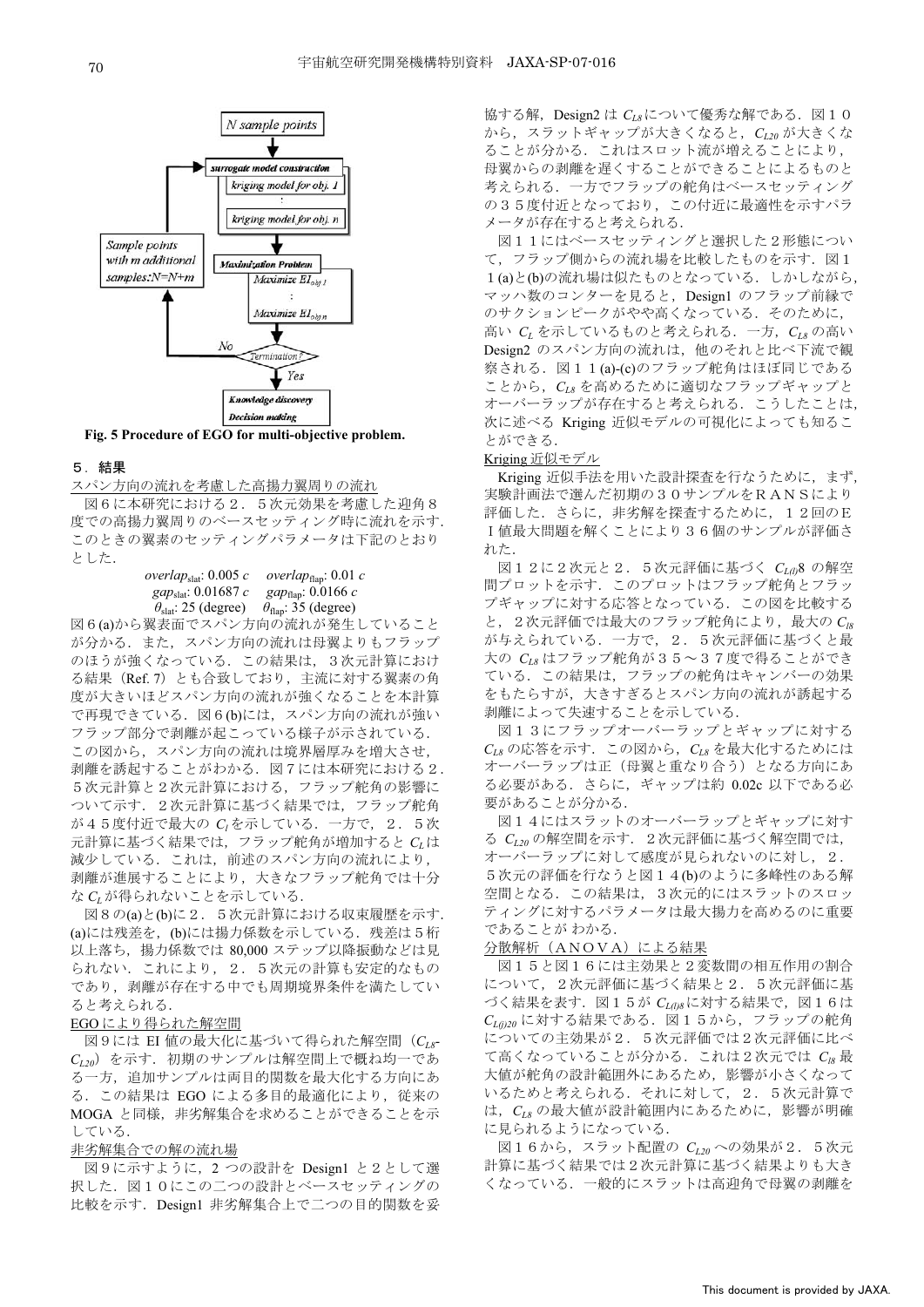抑え、最大揚力を高める効果があることから、そのことを この解析で立証したといえる.





**(b)**

**Fig. 6 Flow field obtained by 2.5D evaluation result. (a) Surface flow on the wing, (b) Close up view of the flap. Oil flow and Mach number contour.** 







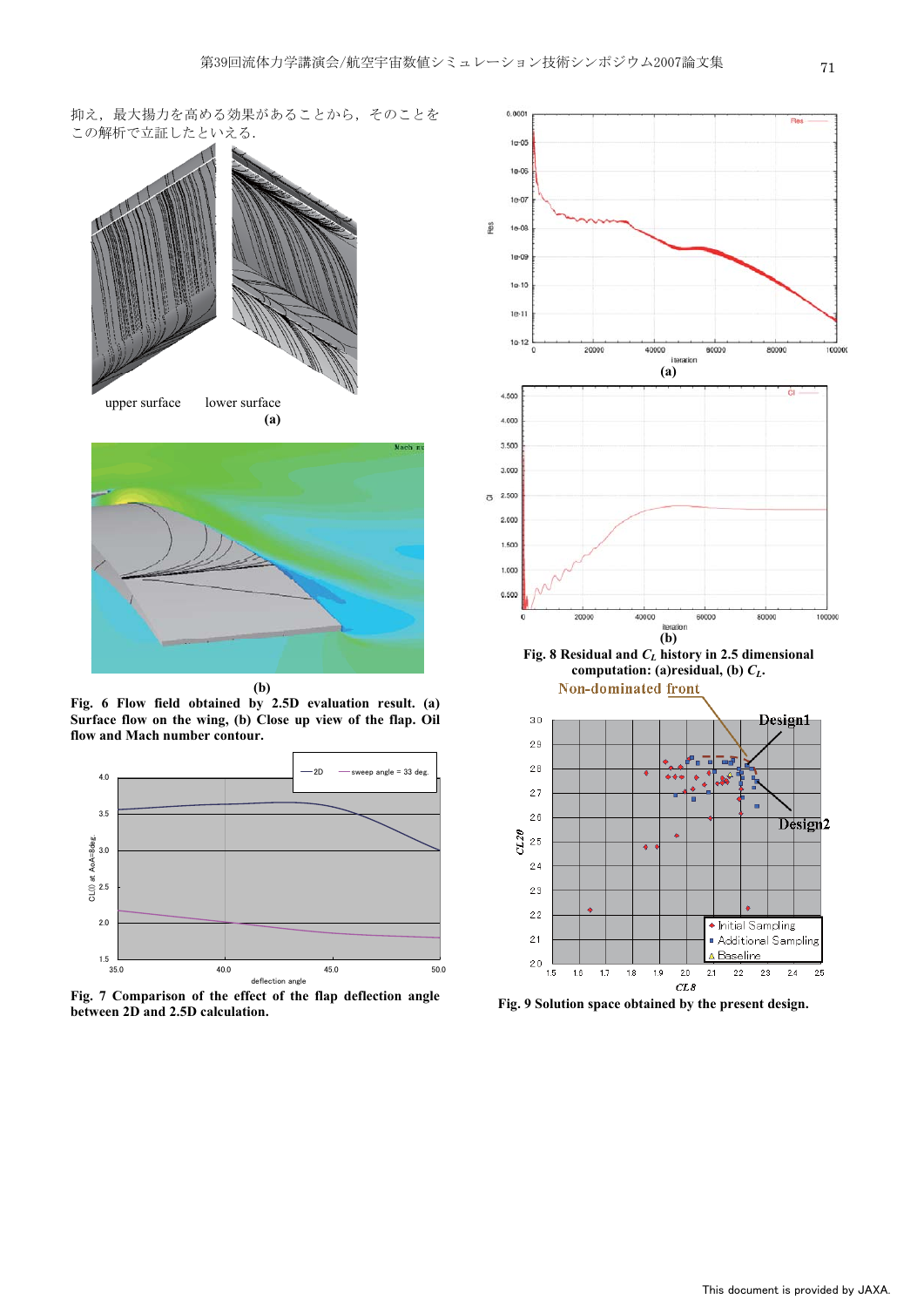

**Fig. 10Comparison of element's setting** 





**Fig. 11 Comparison of flowfield around flap. Color contour is Mach number. (a)Baseline setting, (b)Design1, and (c)Design2.** 





**Fig. 12 Comparison of**  $C_{L(\theta)}$  **plots against**  $\theta_{\text{flap}}$ **-***gap***<sub>flap</sub> predicted by Kriging model between results base on 2D and 2.5D evaluation** 



**Fig. 13** *CL***8 plots against** *O/L***flap-***gap***flap predicted by Kriging model.**

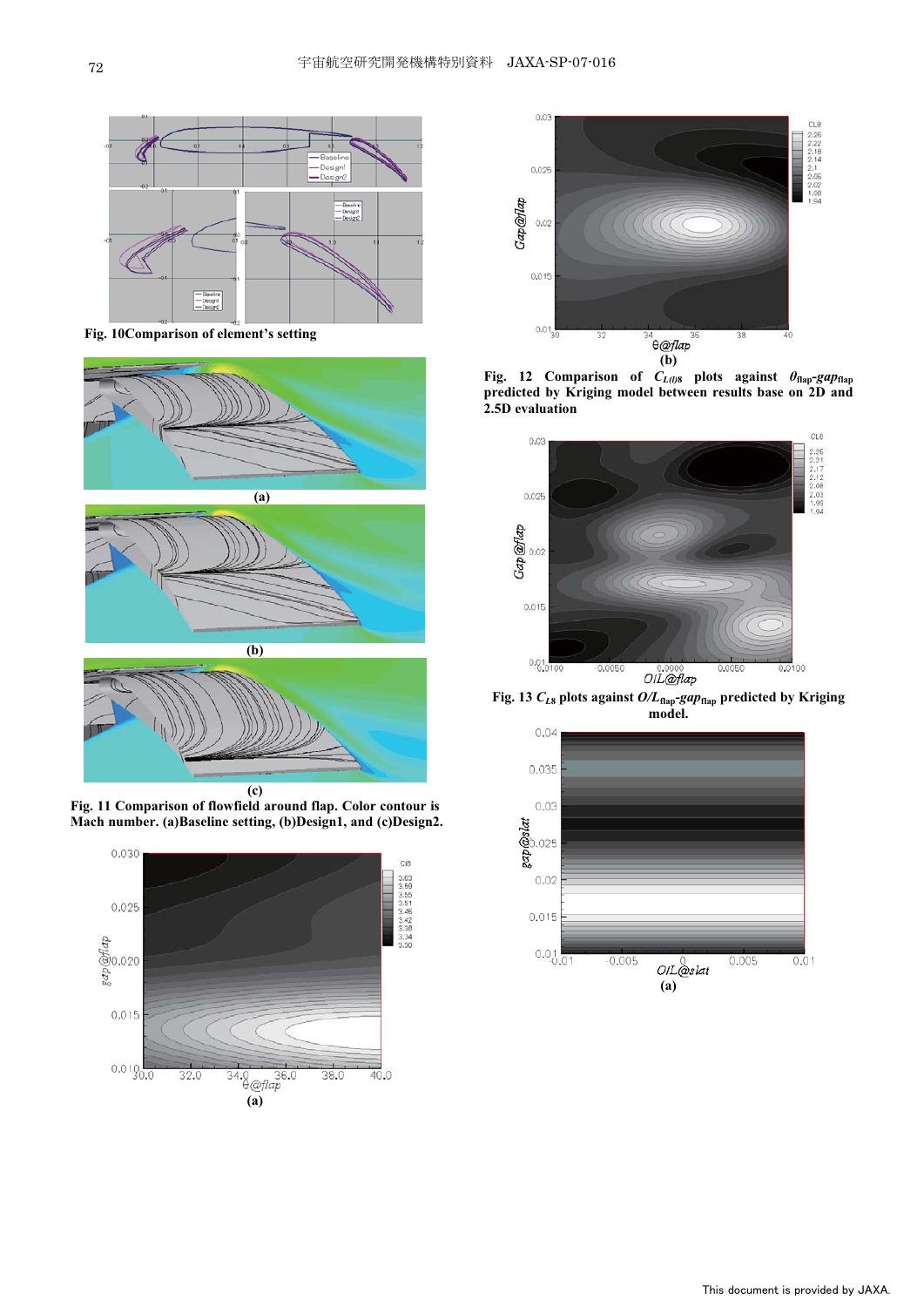

**Fig. 14 Comparison of** *CL(l)***20 plots against** *O/L***slat-***gap***slat predicted by Kriging model between results base on 2D and 2.5D evaluation.** 











**Fig. 16 Comparison of the effect of the design variables about**  *CL(l)***20 between results base on 2D and 2.5D evaluation** 

# 6. まとめ

本研究では Kriging 近似モデル上でMOGAを用いた3 要素高揚力翼の多目的最適設計を行った. 近似手法の導入 により、MOGAによる計算コストを低減させることがで きた. 設計プロセスの中で3次元効果のひとつである後退 角効果を無限後退角計算により簡易的に考慮し、RANS 計算を行った。目的関数は、着陸迎角および失速付近迎角 での揚力係数とした.

本研究で採用した2. 5次元計算では、スパン方向の格 子は2つであるため、2次元計算の2倍程度の計算時間で 後退角効果を評価ができる. この計算により、スパン方向 に流れが観察され、その流れが境界層を厚くする効果によ り特にフラップでの剥離位置が早まることがわかった.

MOGAによる設計を通じ、ベース形状を優越する解が 多数探索された。これらのうち近似パレート解上のふたつ の解を選択し、その流れ場を比較した. この比較により, 着陸迎角における最適解ではスパン方向流れに起因する剥 離が減少している傾向が捕らえられた.

設計変数の寄与を議論するために、Kriging モデルの可視 化や分散解析の適用を行った. 2次元と2. 5次元の結果 Kriging モデルの比較により、最適点でのフラップ舵角は後 退角の効果を考慮すると浅くなる傾向にあることがわかっ た. この結果は実機レベルを考えると妥当なものといえる. 分散解析の結果から、フラップの配置が着陸アプローチ迎 角で寄与が高く、スラットが失速付近の迎角で寄与が高い ことが確認できた. これらの設計知識は実際の3次元高揚 力翼の設計に活かすことができると考えられる.

# 参考文献

- 1) van Dam, C. P., " The aerodynamic design of multi-elemtnt high-lift systems for transport airplanes," *Progress in Aerospace Science*, Vol. 38, p. p. 101-144, 2002.
- 2) Smith, A. M. O.,"High-Lift Aerodynamics," *Journal of Aircraft*, Vol. 12, No. 6, 1975, pp. 501-530.
- 3) Kanazaki, M., Tanaka, K., Jeong, S., and Yamamoto, K., "Multi-Objective Aerodynamic Exploration of Elements' Setting for High-Lift Airfoil Using Kriging Model," *Journal of Aircraft*, Vol.44 No.3, p. p. 858-864, 2007.
- 4) Eyi, S., Lee, K. D., Rogers, S. E., and Kwak, D.,"High-Lift Design Optimization Using Navier-Stokes Equations," *Journal of Aircraft*, Vol. 33, No. 3, 1996, pp. 499-504.
- 5) Pepper. R. S., van Dam C. P., and Gelhausen P. A., "Design Methodology for High-lift System on Subsonic Transport Aircraft," AIAA-96-4056-CP, 4056
- 6) Rudnik, R., von Geyr, H. F., and Wild J. "The European High Lift Programme II," *Proceedings of ECCOMAS CFD 2006*, [CDROM], 2006.